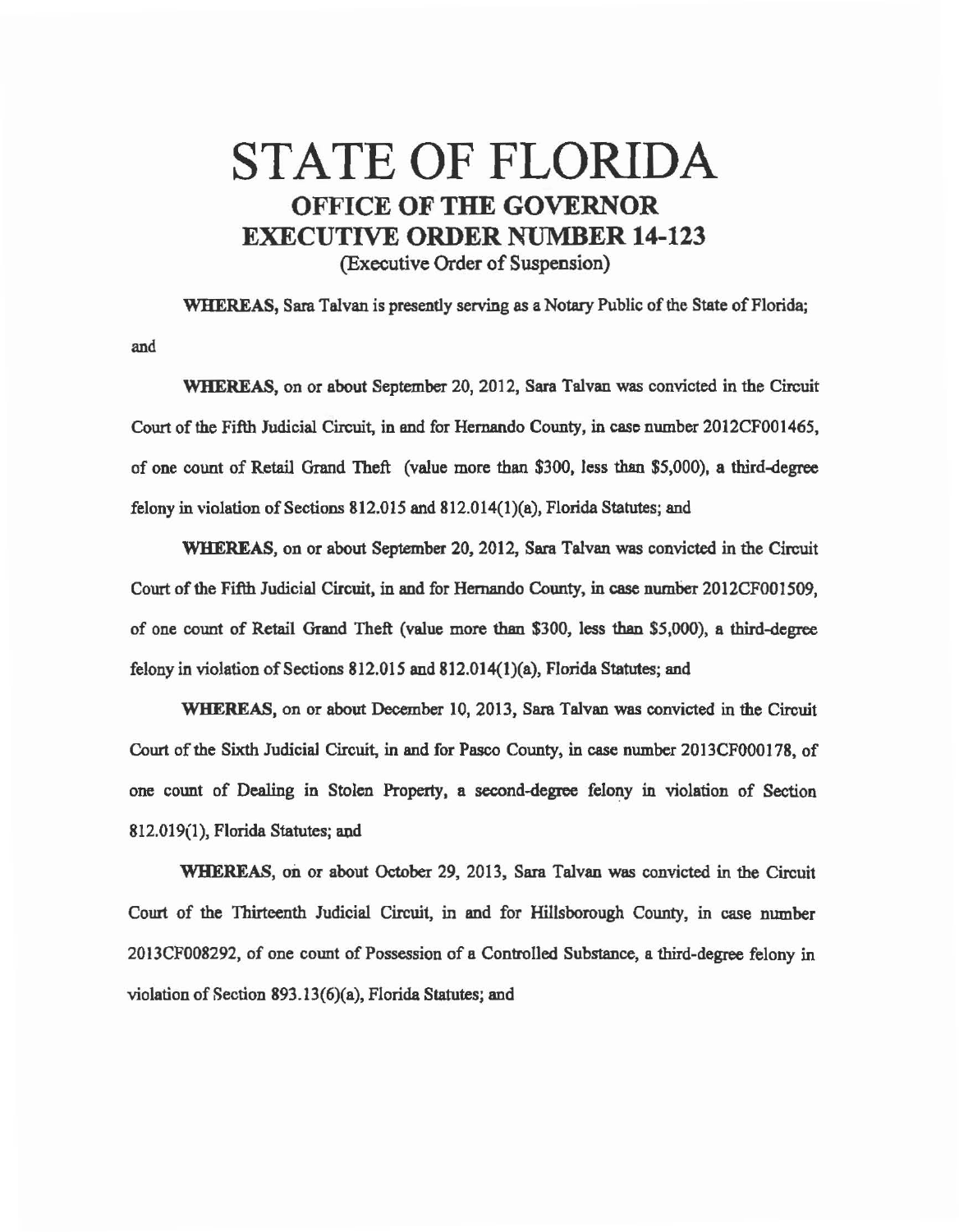WHEREAS, on or about December 10, 2013, Sara Talvan was convicted in the Circuit Court of the Sixth Judicial Circuit, in and for Pasco County, in case number 2013CF005523, of one count of Failure to Appear, a third-degree felony in violation of Section 843.15(1)(a), Florida Statutes; and

WHEREAS, Sara Talvan failed to notify the Department of State of the above-stated changes to her criminal history record during her commission as a Florida notary public, as required by Section 117.01(2); and

WHEREAS, on January 10, 2014, and January 22, 2014, this Office notified Sara Talvan by certified mail, and required that she respond to the investigation by this Office regarding her felony convictions while commissioned as a Florida notary public; and

WHEREAS, during the investigation by this Office, it was discovered that Sara Talvan had moved from the address on file and had failed to notify the Department of State of her change of address within 60 days, as required by Section 117.01(2), Florida Statutes; and

WHEREAS, to date, this Office has not received the required response from Sara Talvan; and

WHEREAS, the Governor is authorized by Article IV, Section 7 of the Florida Constitution to swpend from office by executive order an appointed public official for the commission of a felony; and

WHEREAS, it is in the best interests of the citizens of the State of Florida that Sara Talvan be immediately suspended from the public office, which she now holds, upon the grounds set forth in this Executive Order;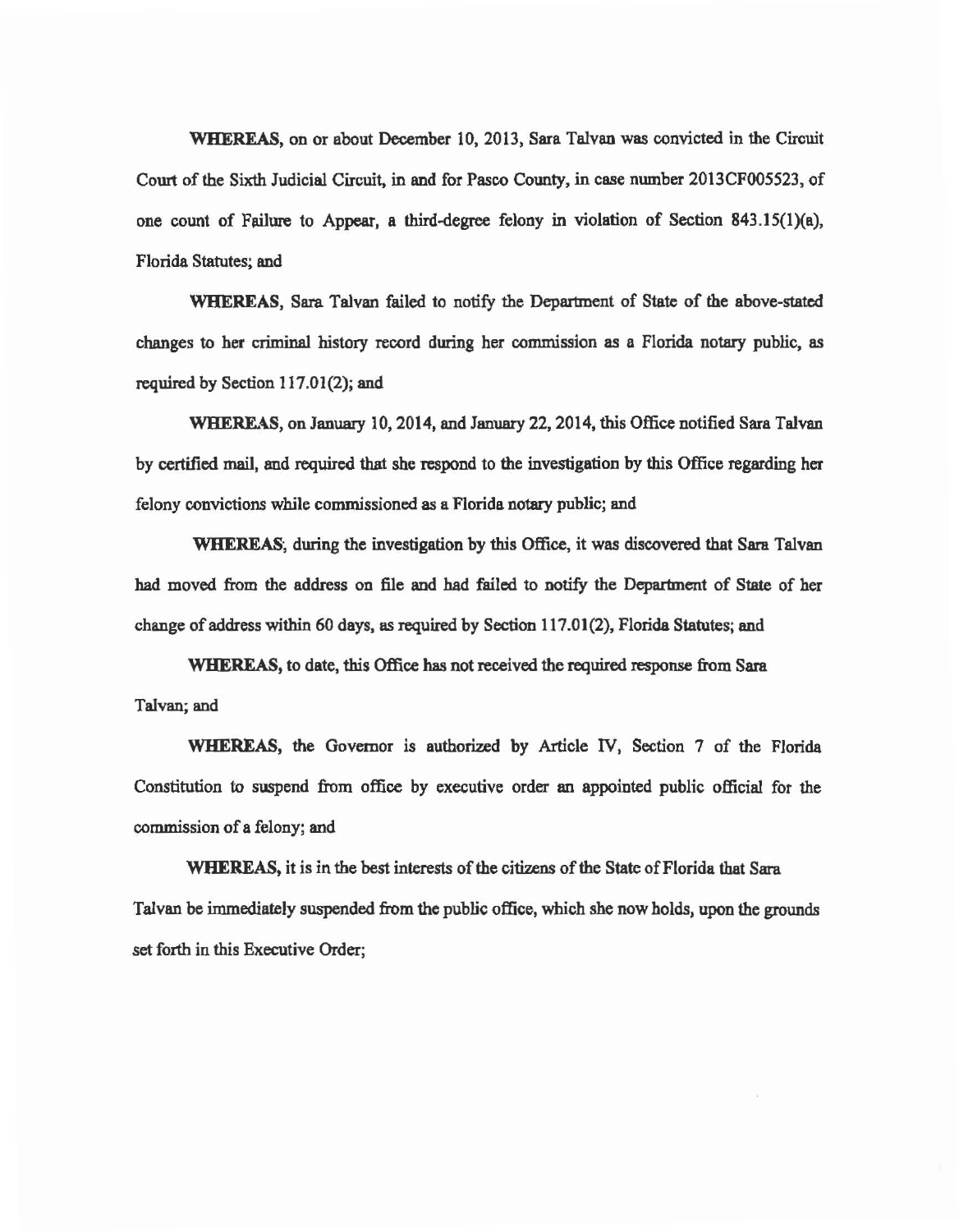NOW, THEREFORE, I, RICK SCOTI', Governor of Florida, pursuant to Article IV, Section 7 of the Florida Constitution and Section 117.01(4), Florida Statutes, find and state as follows:

- A. Sara Talvan is a duly appointed Notary Public of the State of Florida, pursuant to Section 117.01, Florida Statutes.
- B. Sara Talvan is commissioned as a Florida notary public from April 6, 2011, through April *5,* 2015.
- C. Sara Talvan was convicted of five felonies in Hernando, Pasco, and Hillsborough Counties in 2012 and 2013, while commissioned as a Florida notary public.
- D. Sara Talvan failed to notify the Department of State of the changes to her criminal history record following her felony convictions in Hernando, Pasco, and Hillsborough Counties in 2012 and 2013, as required by Section 117.01(2), Florida Statutes.
- E. Sara Talvan failed to notify the Department of State within 60 days of her change of address, in violation of Section 117.01 (2). Florida Statutes.
- F. Sara Talvan refused to cooperate or respond to an investigation of notary misconduct by the Executive Office of the Governor, as required by Section  $117.01(4)(c)$ , Florida Statutes.

BEING FULLY ADVISED in the premise, and in accordance with the Florida

Constitution and the laws of the State of Florida, this Executive Order is issued:

Section 1. Sara Talvan is suspended from the public office which she now holds: Notary Public of the State of Florida.

Section 2. Sara Talvan is prohibited from performing any official act, duty, or function of this public office; from receiving any pay or allowance; and from being entitled to any of the